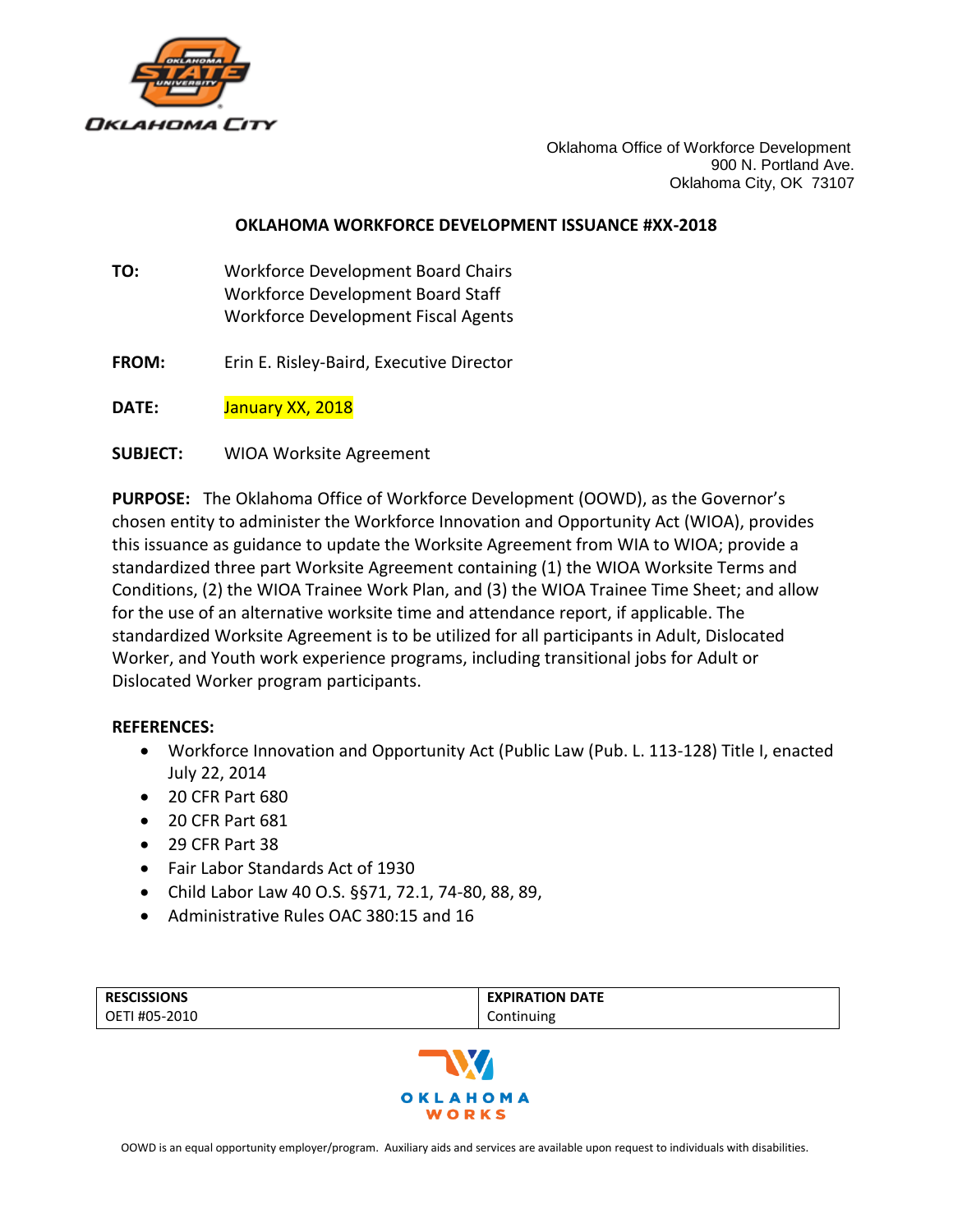**MESSAGE:** The WIOA Worksite Terms and Conditions and the WIOA Trainee Work Plan contained in this policy are required for use by all local areas and these forms may not be modified. In addition, the WIOA Trainee Time Sheet contained in this issuance may not be modified; however, local areas have the option to substitute a time and attendance report provided by the Worksite if it meets all the criteria listed in this policy. Local areas are not required to bring active worksite agreements created under OETI 05-2010 into compliance with this policy. Modifications may be made to existing worksite agreements as necessary. However, local areas are prohibited from adding additional Trainees to agreements created under OETI 05-2010. At the point additional Trainees need to be added to an existing Worksite, local areas must create a new agreement according to the procedures in this policy.

## **THE WIOA WORKSITE AGREEMENT**

The Worksite Agreement is designed to establish certain assurances and conditions that must be agreed upon between the WIOA Grantee and/or Service Provider and the work experience Worksite.

The WIOA Worksite Agreement is a three-part Agreement containing Part I: Worksite Terms and Conditions (Attachment A); Part II: Trainee Work Plan (Attachment B), and Part III: Trainee Time Sheet (Attachment C).

## **PART I: The WIOA Worksite Terms and Conditions**

Each WIOA Worksite Agreement must be numbered. The WIOA Grantee and/or Service Provider must develop a written policy and procedure for the numbering system that will be utilized. When there are multiple WIOA Service Providers in a local area, Local Workforce Development Boards must ensure that the numbering system is developed in a manner that does not allow for duplication of numbers.

Example: LA-S/P-001-18 (Local Area, Service Provider, First Agreement, Program Year 2018)

*NOTE: Local areas are not required to follow this example for their numbering system.*

By signing the WIOA Worksite Terms and Conditions, the Worksite and the WIOA Grantee and/or Service Provider agree to uphold the conditions listed in the document. The Worksite Representative must have the authority to enter into contracts on the Worksite's behalf.

# *Employment Eligibility and Labor Laws:*

The WIOA Grantee and/or Service Provider and the Worksite must adhere to current workplace safety guidelines and applicable federal/state wage laws. For information and resources on safety and child labor laws, consult<https://www.youthrules.gov/about/index.htm> and [https://www.osha.gov/ youngworkers/resources.html.](https://www.osha.gov/%20youngworkers/resources.html) For information regarding the Fair Labor Standards Act (FLSA), consult [https://www.dol.gov/whd/flsa/.](https://www.dol.gov/whd/flsa/) Provisions for wages under the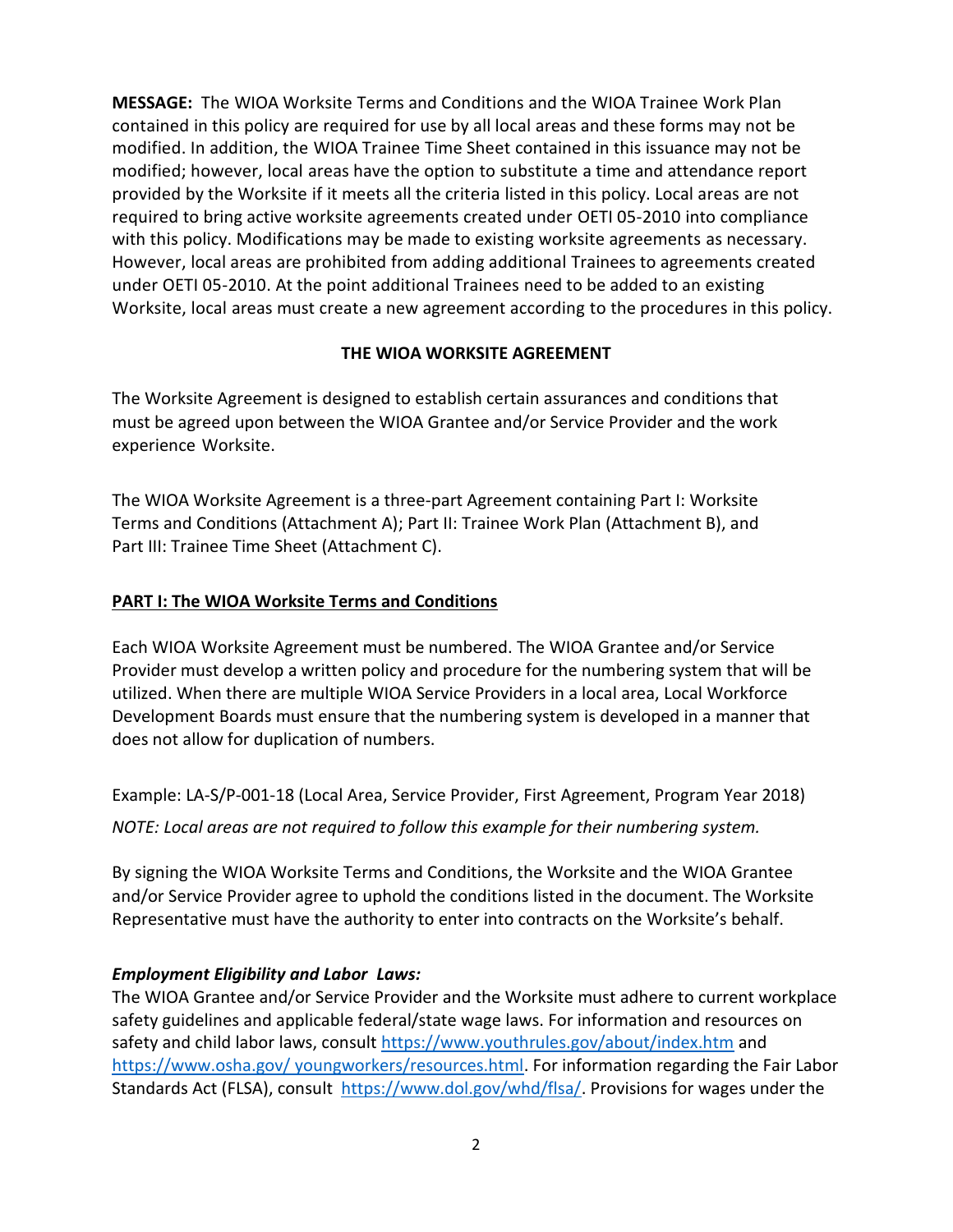amendments to the FLSA apply to all participants employed under WIOA. For questions regarding wages or labor statutes, contact the Oklahoma Department of Labor Wage and Hour division by calling 1-866-487-9243 or visit their website at

[https://www.ok.gov/odol/Employment\\_Issues/index.html.](https://www.ok.gov/odol/Employment_Issues/index.html)

For Frequently Asked Questions, General Labor Law and the Child Labor Law in Oklahoma, visit [https://www.ok.gov/odol/documents/WHWageLawBooklet2016.pdf.](https://www.ok.gov/odol/documents/WHWageLawBooklet2016.pdf) The Restrictions on employment and Occupations prohibited for children under sixteen detailed in Title 40- Child Labor Law include:

Minors under the age of 16 years are prohibited from performing occupations related to: construction; cooking or baking; fryers or grills; hoisting devices; ladders or scaffolds; lawn mowers and weed eaters other than working for self; loading and unloading; manufacturing, mining, or processing; motor vehicles or service as helpers on vehicles; power-driven machines or equipment; public messenger service; public utilities and communications; slicers or sharp knives; transportation of persons or property by rail, highway, air, water, pipeline or other means; warehousing or storage.

#### **Current State Law Provides for Workplace Education in Schools**

Oklahoma Governor Mary Fallin signed Senate Bill 262 into state law on April 1, 2015, making this landmark legislation a national first. The law directs the Oklahoma Department of Labor to collaborate with the Oklahoma State Department of Education to provide workplace safety training to students in grades 7 through 12. See the following links for further details: [https://www.ok.gov/odol/Employment\\_Issues/Child\\_Labor/Senate\\_Bill\\_262/index.html](https://www.ok.gov/odol/Employment_Issues/Child_Labor/Senate_Bill_262/index.html) [https://www.cdc.gov/niosh/talkingsafety/states/ok/2017/Talking\\_Safety\\_OK.pdf](https://www.cdc.gov/niosh/talkingsafety/states/ok/2017/Talking_Safety_OK.pdf)

**NOTE:** The WIOA Title I youth statutory minimum participation age of 14 years of age coincides with the state minimum age for employment of 14 years. Per the Oklahoma Child Labor statutes pertaining to minors under the age of 16, the WIOA Grantee and/or Service Provider must keep a list of Trainees available for review upon request containing the following information:

- Trainee name and age,
- Worksite where the Trainee is placed,
- The time of opening and closing of the establishment,
- The hours of commencing and stopping work, and
- The time allowed for meals and/or breaks for youth employees 14 to 15 years of age.

A copy of the corresponding employment certificate/work permit for each individual must be attached to the list of Trainees.

In addition, all provisions for employment eligibility verification must be followed. The **Form I-9, Employment Eligibility Verification** must be filled out according to instructions with all appropriate documentation on file. To access the form and instructions, consult [https://www.uscis.gov/i-9.](https://www.uscis.gov/i-9) The Worksite must file the I-9 with the Worksite Agreement. The WIOA Grantee/Service Provider must upload the I-9 as a Universal Document in OKJobMatch.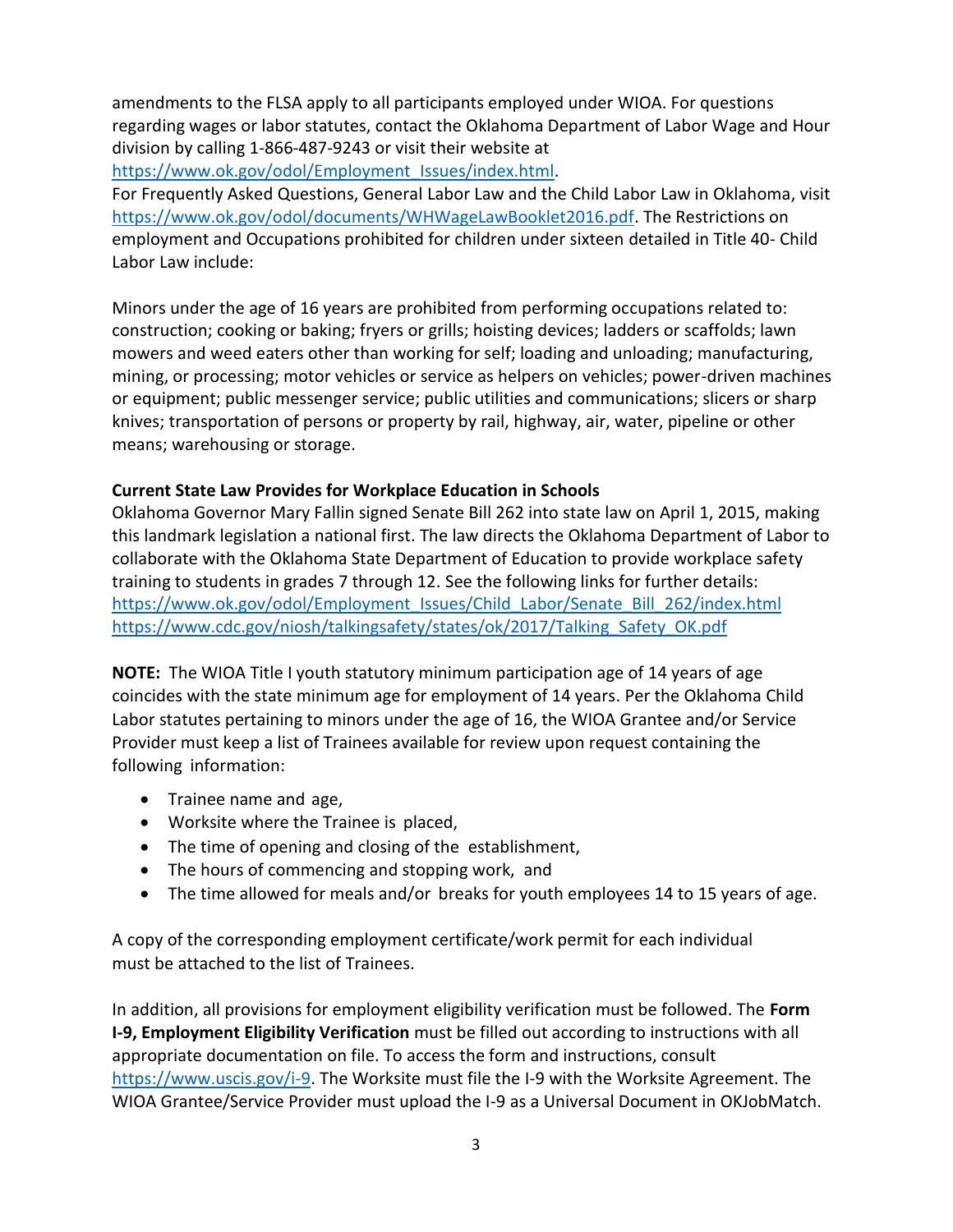## *Orientation:*

Once the WIOA Worksite Terms and Conditions Agreement has been signed, orientation will be provided to the Worksite supervisor(s) prior to the first Trainee placement at the Worksite. The Worksite Supervisor(s) must sign an acknowledgement of receipt to document orientation has been given. The receipt is then attached to the WIOA Worksite Terms and Conditions. A copy of the orientation packet must be given to the Worksite. The Worksite Orientation Acknowledgement of Receipt, Attachment E, has been included with this policy as an example. Local areas may, however, develop their own acknowledgement of receipt form.

The WIOA Grantee and/or Service Provider may choose to cover a variety of topics in the Worksite Orientation packet but the following topics must be included:

- Role/duties of Worksite Supervisor,
- Safety,
- Accidents, On-the-Job Injuries, and Incident Reporting,
- Sexual Harassment,
- Discrimination,
- Prohibited Activities,
- Child Labor Laws,
- Attendance and Timesheets,
- Pay and Wage Information,
- **•** Termination,
- **•** Trainee Evaluations, and
- **•** Trainee Orientation to the Worksite.

## *Incident Reporting:*

The WIOA Grantee and/or Service provider must require the Worksite Supervisor to document all incidents occurring at the Worksite that involve Trainees. An incident may include but is not limited to:

- Trainee involvement in aggressive activities, including physical or verbal confrontations;
- Trainee leaving the Worksite without permission or notice;
- Any inappropriate behavior by a Trainee towards the Worksite Supervisor or Worksite staff, such as the usage of profanity, threats or assault;
- Drug use by the Trainee at the Worksite;
- Property theft or damage by a Trainee;
- Suspected incidents of abuse, including physical, sexual, emotional or verbal abuse, or any other mistreatment of a Trainee at the Worksite; or
- Accidents involving the Trainee that occur at the Worksite, even if no injuries were sustained.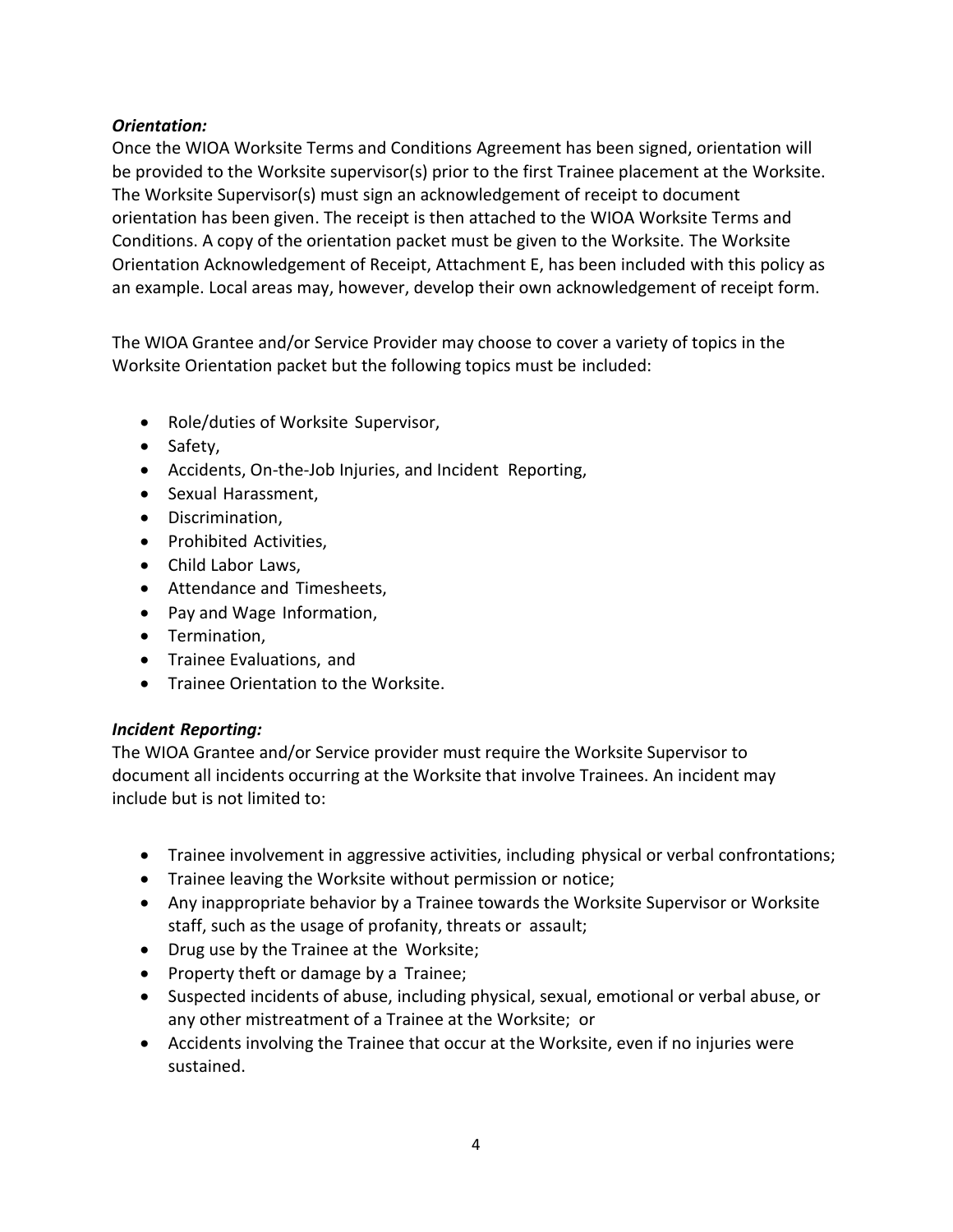Local Workforce Development Boards must describe in the Worksite Orientation packet the procedure for the Worksite Supervisor to follow in reporting incidents that occur at the Worksite. For your convenience, Attachment F, WIOA Work Experience Incident Report, has been included in this policy as an optional tool that Local Workforce Development Boards may use for incident reporting.

#### *Modifications:*

Section 9 (page 5) of the WIOA Worksite Terms and Conditions Agreement is only required to be attached in the event that either the Worksite Representative or the WIOA Grantee and/or Service Provider Representative change. No other modifications may be made to the terms and conditions of the Agreement. The appropriate section on page 4 of the Agreement must be completed and new signatures acquired within 30 calendar days. Modifications do not require a new agreement number. The date of the modification must be noted in the appropriate field at the top of page 1 of the WIOA Worksite Terms and Conditions Agreement. Agreements may only be modified two times. If additional changes need to be made after the second modification, the Worksite and WIOA Grantee and/or Service Provider must enter into a new Agreement.

#### *Monitoring:*

The Worksite may be desk reviewed or monitored (on-site or virtually) by the WIOA Grantee and/or Service Provider, the Local Workforce Development Board, and any State or Federal Agencies administering funds under the 2014 Workforce Innovation and Opportunity Act.

## *Required File Documentation:*

This agreement includes Part I: WIOA Worksite Terms and Conditions Agreement; Part II: WIOA Trainee Work Plan; and Part III: WIOA Trainee Time Sheet (or alternate worksite time and attendance report) when received. Local Workforce Development Boards must describe in local policy the system for maintaining originals and copies of each component of the WIOA Worksite Agreement.

## **PART II: The WIOA Trainee Work Plan**

The WIOA Trainee Work Plan must be completed for each Trainee placed at a Worksite. The Trainee Work Plan requires signatures from the Trainee, the Worksite Supervisor, and the WIOA Representative. These signatures ensure that all parties are aware of the conditions of the Work Plan such as, duties and responsibilities, schedule, job title, training start or end dates, etc. A copy of the WIOA Trainee Work Plan must be attached to the corresponding WIOA Worksite Terms and Conditions. In addition, a copy of the Trainee Work Plan must be uploaded to OKJobMatch.

Schedules listed on the WIOA Trainee Work Plan should reflect the participant's general days and times at the Worksite Location. If the participant's schedule permanently changes from what is listed on the WIOA Trainee Work Plan, the WIOA Authorized Representative must complete the appropriate modification field on the WIOA Trainee Work Plan and sign the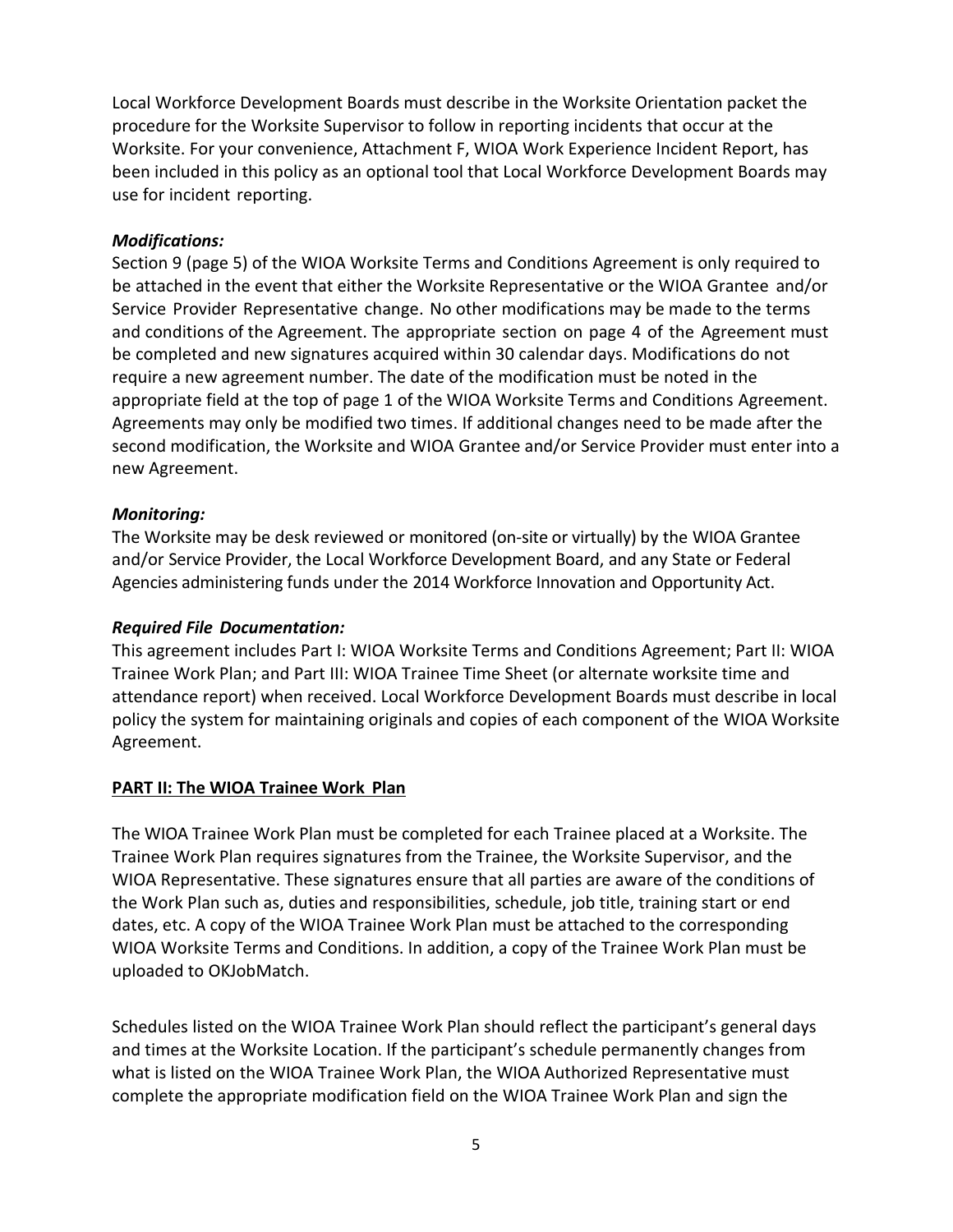modification to attest that both the Trainee and the Worksite Supervisor were consulted in the development of the modification.

The WIOA Trainee Work Plan must indicate the Trainee's physical Work Location. The Work Location indicates where the Trainee will be working and may be different from the Worksite Address. For work experience activities involving multiple Work Locations, such as in a construction site rotation or a hospital rotation, a list of all planned Work Locations must be attached to the Trainee Work Plan.

Start and end dates listed on the WIOA Trainee Work Plan are estimates and actual start and end dates based on participant time sheets must be reflected in the Service and Training Plan in OKJobMatch. The Maximum Hours field listed under the "General Training Information" is optional and is intended for use by local areas that set a limit on the total hours a participant can spend in a work experience.

## *Modifications:*

Under certain circumstances, it may become necessary to update or modify the WIOA Trainee Work Plan. There are two categories under which a Trainee Work Plan may be modified:

- 1) Changing Worksites: If the proposed modification to a Trainee Work Plan involves changing Worksites, then a NEW Work Plan must be completed and signed by all parties indicating the corresponding WIOA Worksite Agreement Number. Remember, a copy of the new Work Plan must be attached to the corresponding WIOA Worksite Terms and Conditions.
- 2) Other: If a Trainee Work Plan is being modified for any other reason, such as a change in duties and responsibilities, days/hours of operation of Worksite, job title, etc., complete the modification section of the WIOA Trainee Work Plan and include the following information:
	- **Date**
	- Reason
	- **•** Modification

The WIOA Authorized Representative must sign the modification, acknowledging that both the Worksite Supervisor and the Trainee participated in its development.

## **PART III: The WIOA Trainee Time Sheet**

#### *Time, Attendance, and Compensation:*

Accurate time and attendance records for each trainee must be kept by the Worksite supervisor on each Trainee. The WIOA Grantee and/or Service Provider must complete the Trainee Information and Pay Period sections of the WIOA Trainee Time Sheet. Trainees will be paid only for actual hours worked. No pay will be given for lunch breaks, holidays, or absences. Under no circumstances should any Trainee work more than 40 hours in one week. Time and attendance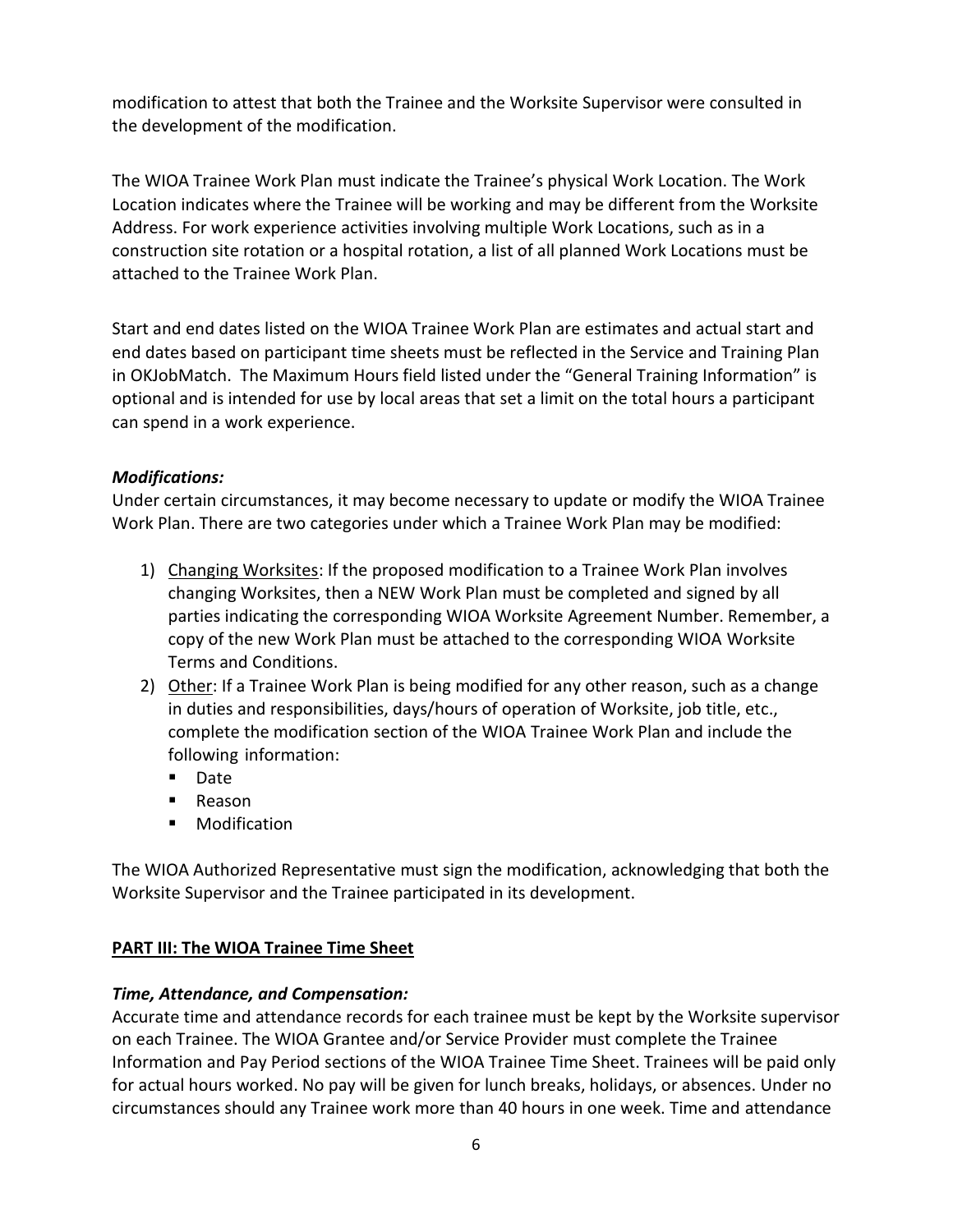may be recorded on time sheets provided in this policy or by the Worksite's method such as a punch time clock, computer check-in, or badge scanning system (referred to as a Worksite Time Report). If the Worksite Time Report is utilized, the WIOA Grantee and/or Service Provider must secure a copy of the report containing the following information at the end of each pay period:

- Worksite Name for tracking purposes, the time sheet must identify the worksite. If the electronic time recording system does not generate the name of the business, a label must be attached to the time sheet identifying the worksite prior to upload in OKJobMatch.com;
- Worksite Address and Telephone;
- Trainee Name;
- Time In, Time Out and Total Hours Worked per Pay Period;
- Record of lunch break and /or rest periods 30 minutes or longer (if the Trainees are minors under the age of 16, then the time report must contain all break/rest periods regardless of duration); and
- Worksite Supervisor signature, Trainee signature and Date. The state allows electronic signatures and dates to meet the requirement as long as the local area has processes in place to ensure the authenticity of the signee(s).

Time and attendance records will be signed at the end of the pay period by the Trainee and the Worksite Supervisor, whose signatures will certify accuracy.

## *Errors on the WIOA Trainee Time Sheet:*

In certain circumstances it might be necessary to make changes to the WIOA Trainee Time Sheet. There are two main categories of errors that may be associated with the WIOA Trainee Time Sheet.

- 1) Errors in Recording Time Worked: Corrections made to timesheets regarding this type of error must be initialed by both the Worksite supervisor and the Trainee
- 2) Other Errors: Corrections made regarding other errors, such as incorrect calculation of hours worked, must be initialed by the party responsible for payment. If a correction is made, the party responsible for payment must notify the Service Provider to ensure the Trainee is informed of the correction. The case manager must document in OKJobMatch Case or Program Notes in that the Trainee has been notified of the correction.

## *Trainee Evaluations:*

The Worksite supervisor must schedule evaluations throughout the duration of the Trainee's work experience, according to local policy. Local areas may choose to require worksites to complete additional evaluations for the purpose of monitoring Trainee performance. If such additional evaluations are requested of the Worksite, it is the WIOA Grantee and/or Service Provider's responsibility to notify the Worksite Supervisor during the Worksite Orientation. Attachment D, WIOA Work Experience Trainee Evaluation, has been provided as an example. The WIOA Grantee and/or Service Provider may utilize Attachment D or create their own evaluation.